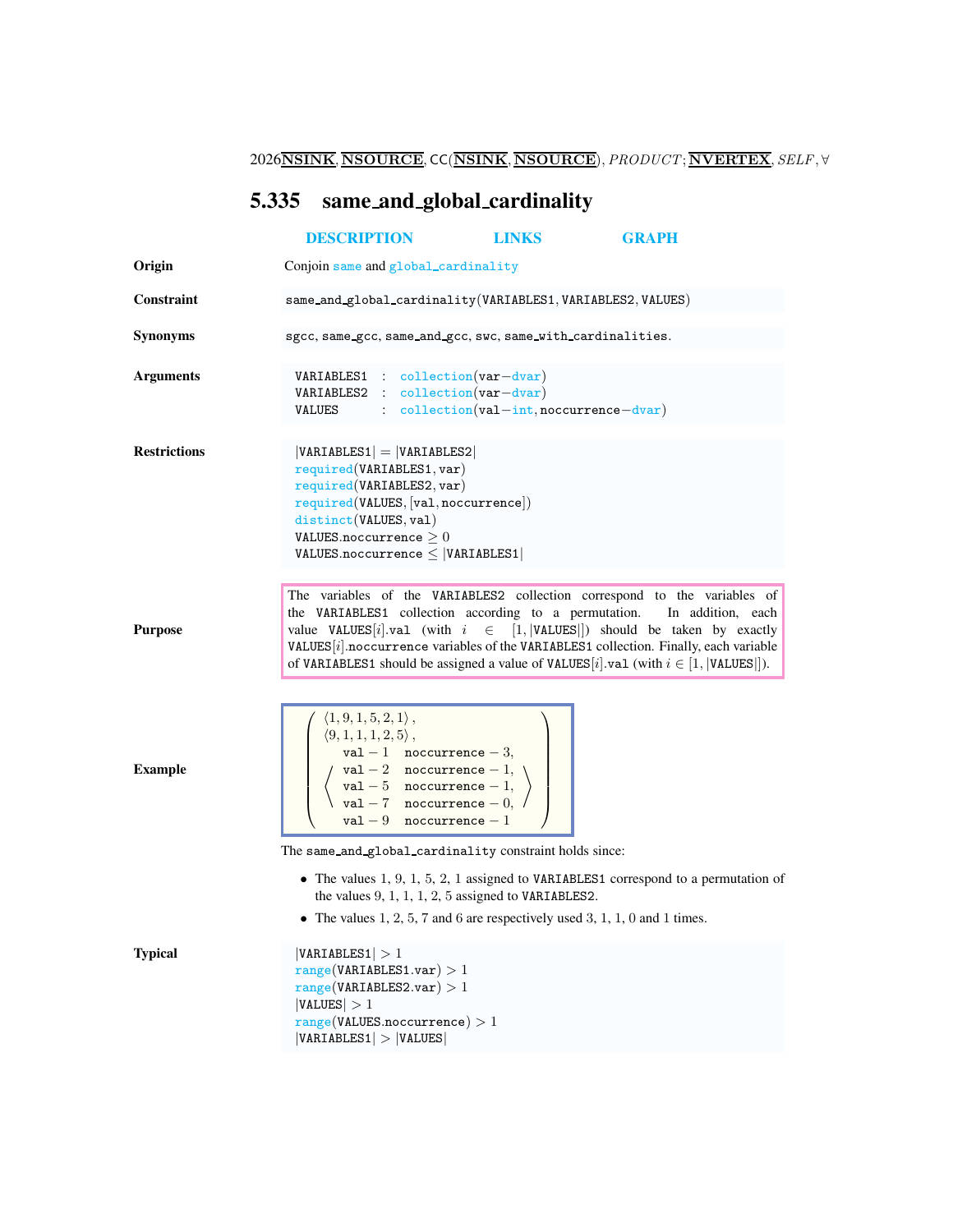## 20040530 2027

<span id="page-1-0"></span>

| <b>Symmetries</b> | • Arguments are permutable w.r.t. permutation (VARIABLES1, VARIABLES2)<br>$(VALUES)$ .                                                                                                                                          |  |  |  |
|-------------------|---------------------------------------------------------------------------------------------------------------------------------------------------------------------------------------------------------------------------------|--|--|--|
|                   | • Items of VARIABLES1 are permutable.                                                                                                                                                                                           |  |  |  |
|                   | • Items of VARIABLES2 are permutable.                                                                                                                                                                                           |  |  |  |
|                   | • Items of VALUES are permutable.                                                                                                                                                                                               |  |  |  |
|                   | • An occurrence of a value of VARIABLES1.var or VARIABLES2.var that does not<br>belong to VALUES.val can be replaced by any other value that also does not belong<br>to VALUES.val.                                             |  |  |  |
|                   | • All occurrences of two distinct values in VARIABLES1.var, VARIABLES2.var or<br>VALUES.val can be swapped; all occurrences of a value in VARIABLES1.var,<br>VARIABLES2. var or VALUES. val can be renamed to any unused value. |  |  |  |
| Arg. properties   | Contractible wrt. VALUES.                                                                                                                                                                                                       |  |  |  |
| <b>Usage</b>      | See the same_and_global_cardinality_low_up constraint.                                                                                                                                                                          |  |  |  |
| <b>Algorithm</b>  | The filtering algorithm presented in $[50]$ can be reused for pruning the variables of<br>the VARIABLES1 and the VARIABLES2 collection. This algorithm does not restrict the<br>noccurrence variables of the VALUES collection. |  |  |  |
| See also          | implies: global_cardinality, same.                                                                                                                                                                                              |  |  |  |
|                   | related: k_alldifferent (two overlapping alldifferent plus restriction on values).                                                                                                                                              |  |  |  |
|                   | specialisation: same_and_global_cardinality_low_up (variable replaced by fixed<br>interval).                                                                                                                                    |  |  |  |
| <b>Keywords</b>   | application area: assignment.                                                                                                                                                                                                   |  |  |  |
|                   | combinatorial object: permutation, multiset.                                                                                                                                                                                    |  |  |  |
|                   | <b>constraint arguments:</b> constraint between two collections of variables.                                                                                                                                                   |  |  |  |
|                   | constraint type: value constraint.                                                                                                                                                                                              |  |  |  |
|                   | filtering: flow.                                                                                                                                                                                                                |  |  |  |
|                   | <b>modelling:</b> equality between multisets.                                                                                                                                                                                   |  |  |  |
|                   | problems: demand profile.                                                                                                                                                                                                       |  |  |  |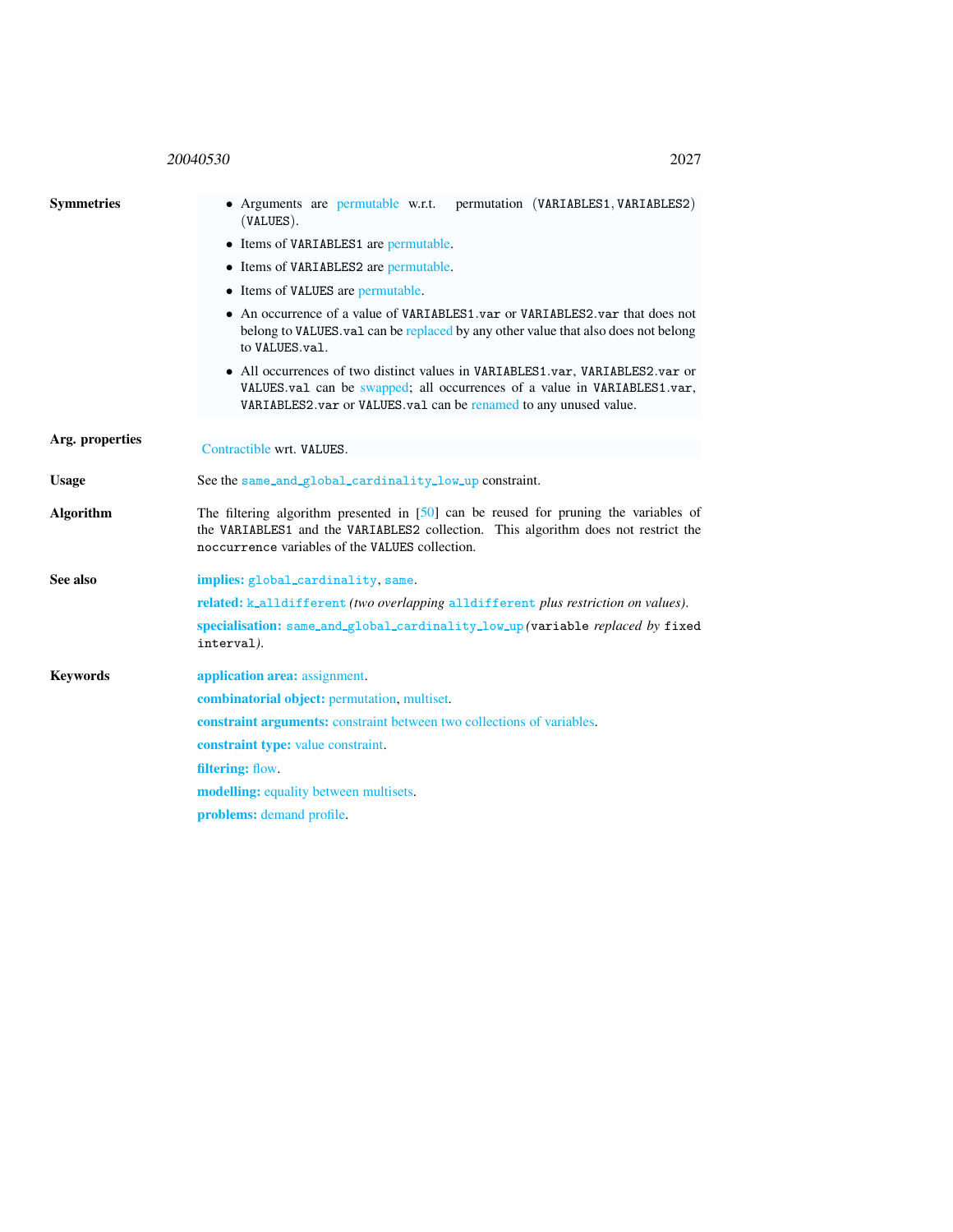## <span id="page-2-0"></span>2028NSINK, NSOURCE, CC(NSINK, NSOURCE),PRODUCT; NVERTEX, SELF, ∀

| Arc input(s)        | VARIABLES1 VARIABLES2                                                                                                                                                                           |  |  |
|---------------------|-------------------------------------------------------------------------------------------------------------------------------------------------------------------------------------------------|--|--|
| Arc generator       | $PRODUCT \rightarrow collection(variables1, variables2)$                                                                                                                                        |  |  |
| Arc arity           | $\overline{2}$                                                                                                                                                                                  |  |  |
| Arc constraint(s)   | $variable s1.var = variables 2.var$                                                                                                                                                             |  |  |
| Graph property(ies) | • for all connected components: NSOURCE=NSINK<br>$\bullet$ NSOURCE=  VARIABLES1 <br>$\bullet$ NSINK=  VARIABLES2                                                                                |  |  |
|                     | For all items of VALUES:                                                                                                                                                                        |  |  |
| Arc input(s)        | VARIABLES1                                                                                                                                                                                      |  |  |
| Arc generator       | $SELF \mapsto$ collection(variables)                                                                                                                                                            |  |  |
| Arc arity           | 1                                                                                                                                                                                               |  |  |
| Arc constraint(s)   | $variable s.var = VALUES.va1$                                                                                                                                                                   |  |  |
| Graph property(ies) | $NVERTEX = VALUES.noccurrence$                                                                                                                                                                  |  |  |
| Graph model         | Parts (A) and (B) of Figure $5.668$ respectively show the initial and final graph associated<br>with the first graph constraint of the <b>Example</b> slot. Since we use the <b>NSOURCE</b> and |  |  |

NSINK graph properties, the source and sink vertices of the final graph are stressed with a double circle. Since there is a constraint on each connected component of the final graph we also show the different connected components. Each of them corresponds to an equivalence class according to the arc constraint.